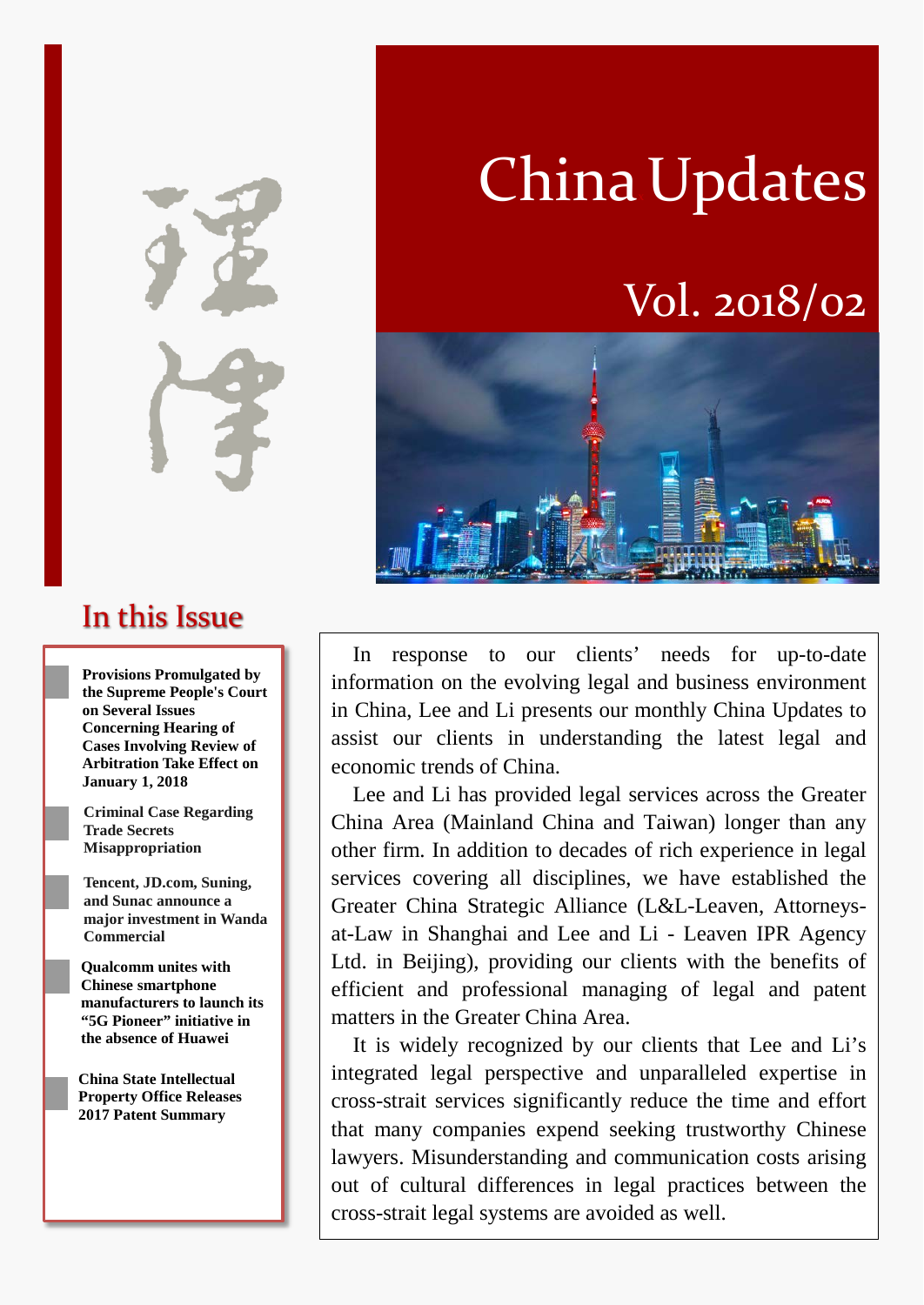### **I. Law Updates**

### **Provisions Promulgated by the Supreme People's Court on Several Issues Concerning Hearing of Cases Involving Review of Arbitration Take Effect on January 1, 2018**

On December 26, 2017, the Supreme People's Court promulgated two sets of provisions, the Relevant Provisions of the Supreme People's Court on Issues concerning Reporting and Approving Cases Involving the Review of Arbitration, and the Provisions of the Supreme People's Court on Several Issues Concerning Hearing of Cases involving Review of Arbitration (hereinafter collectively "Arbitration Provisions"). The Arbitration Provisions provide common procedures for various types of arbitration cases under review (including confirming the validity of an arbitration agreement and the recognition and enforcement of arbitral awards). Major points of the Arbitration Provisions include those related to:

#### (1)**Court of Competence Jurisdiction:**

Jurisdiction to review the validity of an arbitration agreement is granted to the intermediate people's court or the special courts located in the areas where the arbitration institution, where the arbitration agreement was entered into, or at the domicile of the applicant or the respondent.

#### (2)**Appealable Rulings:**

The parties are allowed to appeal the court's ruling on dismissal of the case, rejecting the application, or the objection to jurisdiction in review of arbitration cases.



# **Law Updates**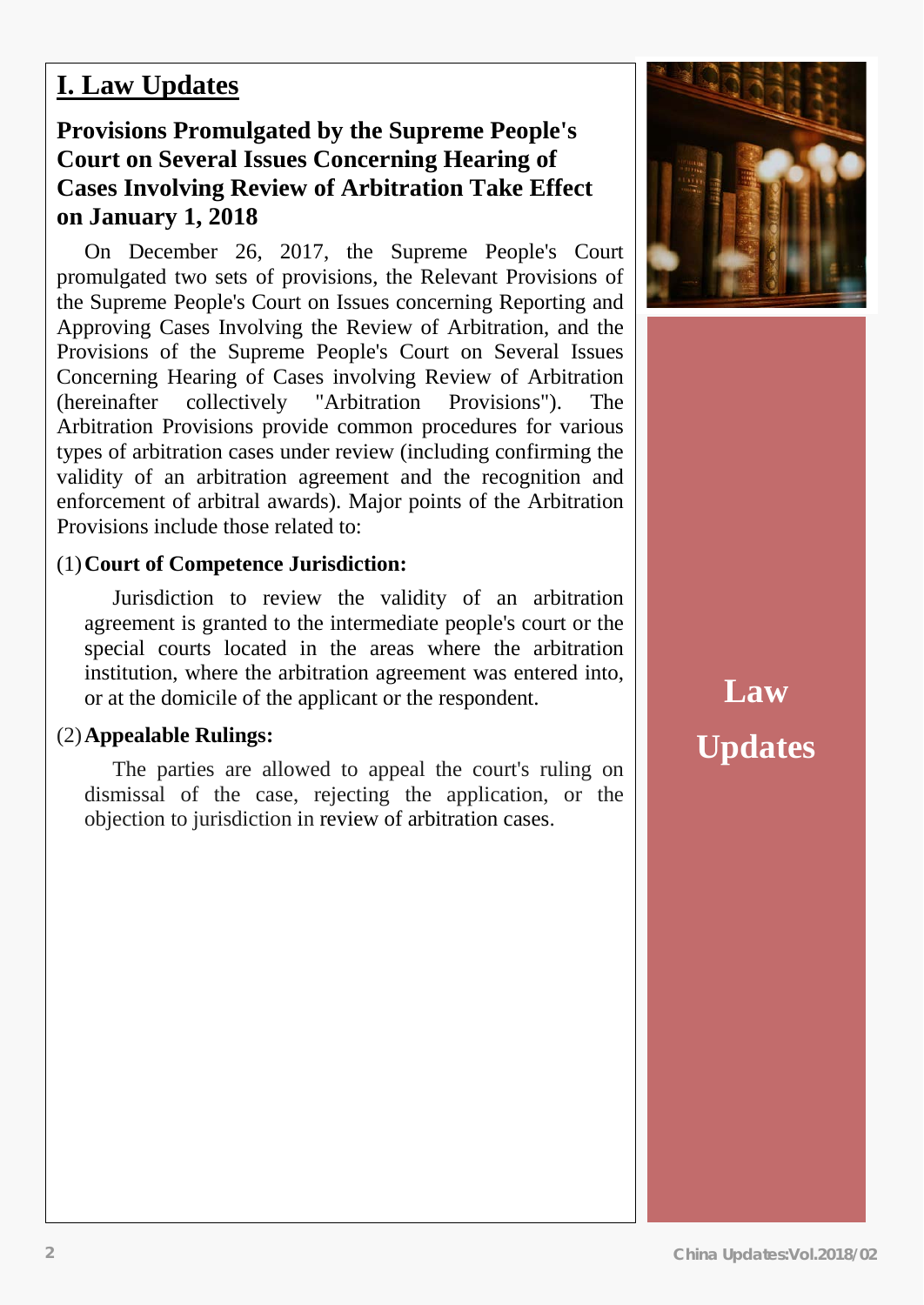#### (3)**New System for Reporting and Approving Arbitration Cases Under Review:**

The Arbitration Provisions respectively set review and approval system for foreign-related and non-foreign-related arbitration cases. The purpose of the review and approval system is to prevent the occurrence of mistakes in foreignrelated, or Hong Kong, Macao, or Taiwan-related arbitration case. For cases concerning the invalidity of an arbitration agreement, or concerning the revocation of, or decision not to recognize or enforce, an arbitral award granted under a foreign jurisdiction, or Hong Kong, Macao, or Taiwan-related cases, the court at the lower level shall file the application for approval with the court at the higher level, level by level, until the review by the Supreme People's Court. In contrast, non-foreign-related cases are generally reviewed by the higher people's court.

Relevant Provisions of the Supreme People's Court on Issues concerning Reporting and Approving Cases Involving the Review of Arbitration (In Chinese): <http://www.court.gov.cn/fabu-xiangqing-75862.html>

Provisions of the Supreme People's Court on Several Issues Concerning Hearing of Cases involving Review of Arbitration (In Chinese):

<http://www.court.gov.cn/fabu-xiangqing-75872.html>



# **Law Updates**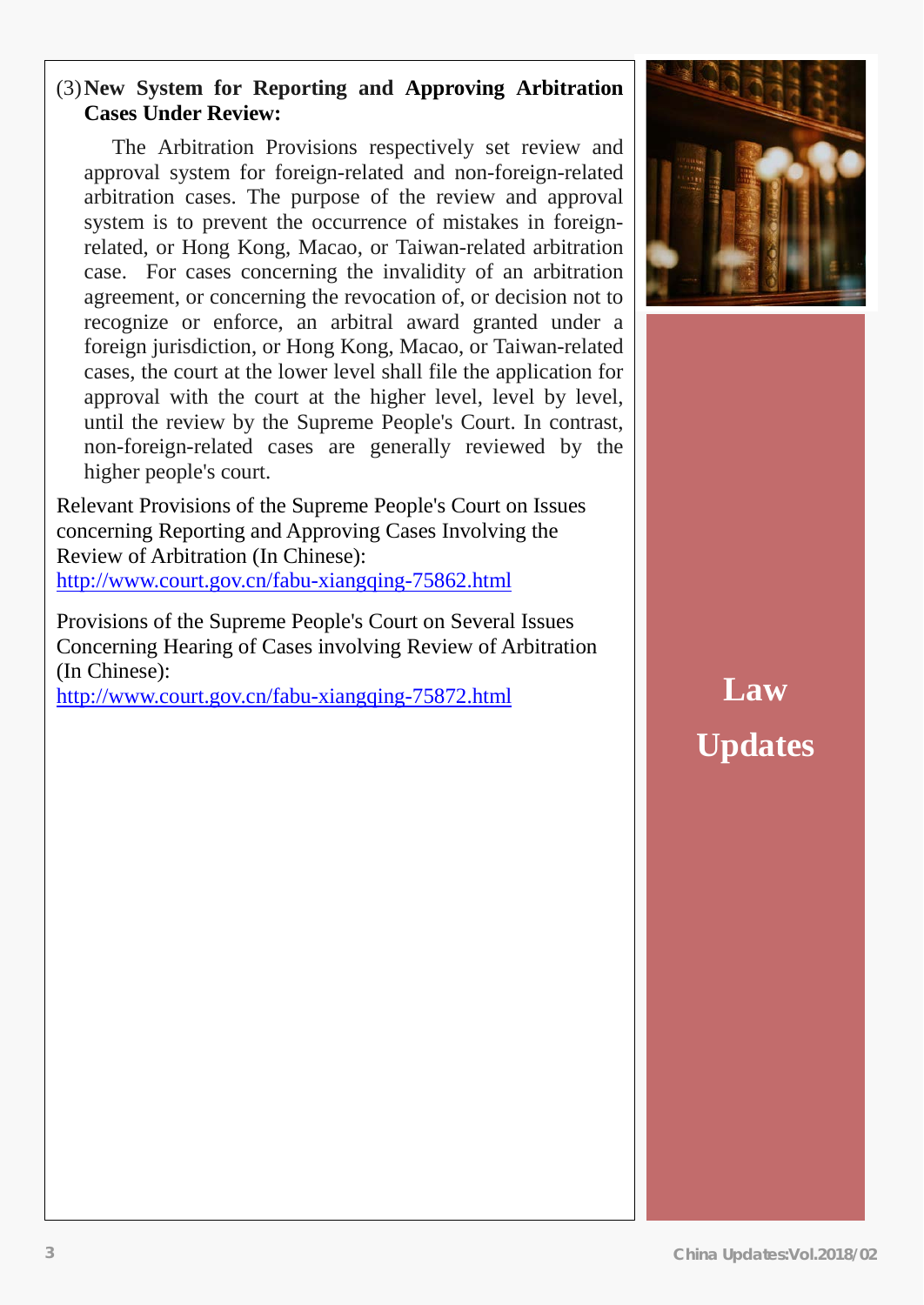# **II. Case Updates**

### **Criminal Case Regarding Trade Secrets Misappropriation**

This case is one of the model cases released by the Supreme People's Court ("SPC") in the first volume of model cases regarding the legal protection of enterprises' properties and interests.

A technology company (the "Complainant") owns certain trade secrets related to its research and development, manufacture, and sale of reverse osmosis membranes ("RO membranes"). The Complainant had adopted confidentiality policies and entered into NDAs with its employees. Under such policies and NDAs, the Complainant explicitly identified certain types of management information and technical materials, including supply chain information, customer lists, technical know-how, manufacturing processes, to be kept strictly confidential and protected as the company's trade secrets. However, Mr. Peng (the "Defendant"), who is a supplier of the Complainant, incorporated a new company with Mr. Ye, a member of the Complainant's upper management team. The new company manufactured products similar to those manufactured by the Complainant through the use of the Complainant's trade secrets disclosed by Mr. Ye, thus causing the Complainant an economic loss of RMB 3.75 million. The Intermediate People's Court of Guiyang Municipality ("Intermediate Court") ruled that the Defendant has infringed the Complainant's trade secrets, and therefore was sentenced to a fixed-term imprisonment of four years with a fine of RMB 20,000. The Higher People's Court of Guizhou Province upheld the Intermediate Court's ruling and the ruling thus became final.



# **Case Updates**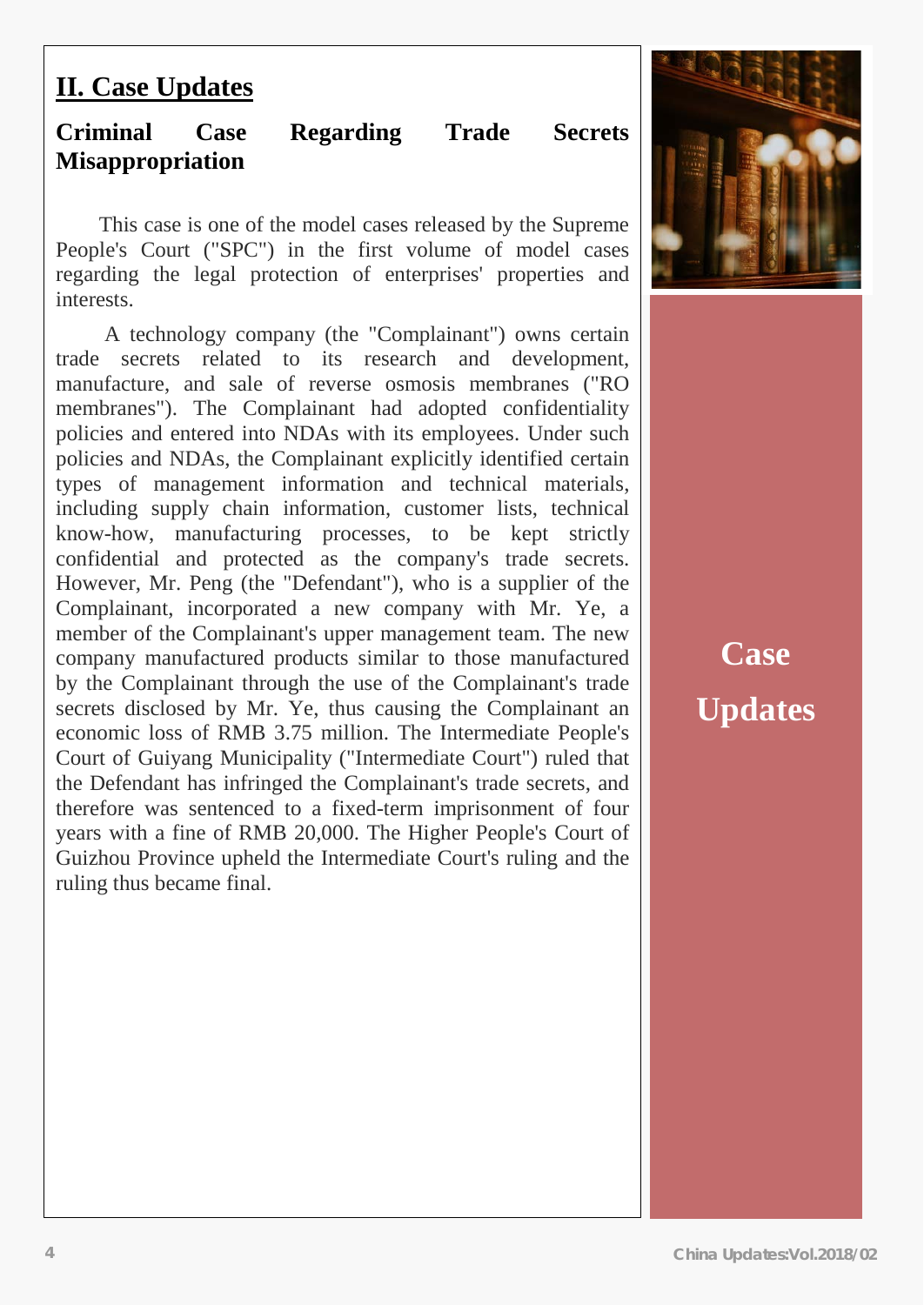$rac{3}{2}$ The key issue of this case is whether the Defendant's conduct constitutes misappropriation of the Complainant's trade secrets. Pursuant to Article 219 of the Criminal Law of China, "if a person knowing or should have known that other person(s) acquire the trade secret through wrongful means, discloses, uses, or allows other person(s) to use the trade secret shall constitute infringement of trade secrets." The Intermediate Court held that the Defendant knew Mr. Ye obtained the Complainant's trade secrets, including customer information, know-how and manufacturing processes, through wrongful means and that the Defendant had used the Complainant's trade secrets to manufacture and sell RO membranes. The Defendant knowingly misappropriated the Complainant's trade secrets, causing substantial damages to the Complainant. Accordingly, the Defendant's conduct shall constitute infringement of trade secrets.

According to the case comments provided by the SPC, the legislative purpose behind the severe punishment imposed under criminal law for infringement of trade secrets is to provide strong protection toward trade secrets, in order to promote corporate integrity, fair competition, and provide a sound legal environment for the business development and operation of enterprises.



# **Case Updates**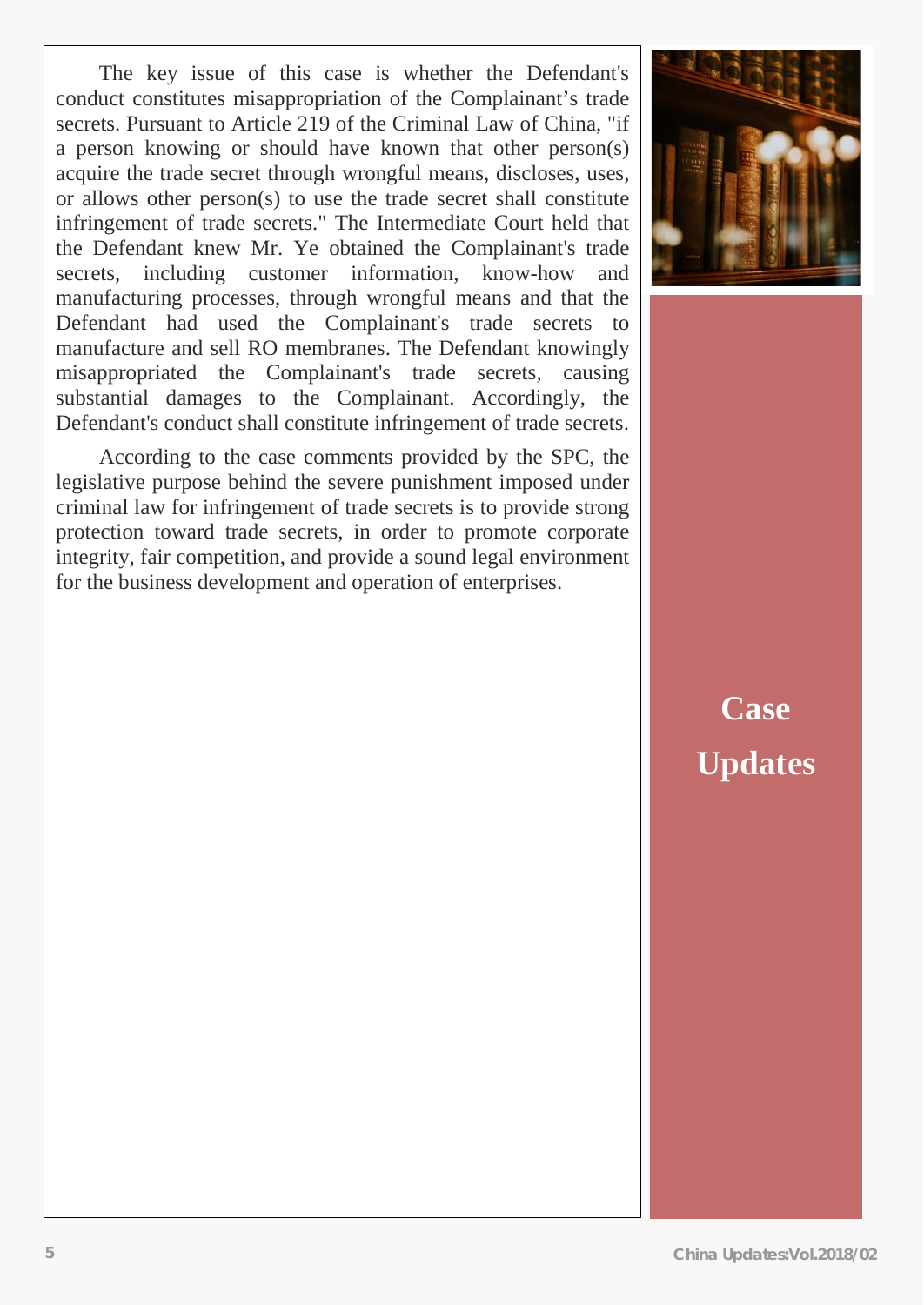### **III. Economic Updates**

### **1. Tencent, JD.com, Suning, and Sunac announce a major investment in Wanda Commercial**

In January 2018, Tencent, JD.com, Suning, and Sunac collectively made a RMB 34 billion investment in Wanda Commercial Properties Co. ("Wanda Commercial"), the world's largest commercial properties enterprise. Wanda Commercial's Wanda Plaza develops shopping centers, which offer leisure, dining, retail, financial, hotels and residential functions, throughout China. These investors have purchased 14 percent of Wanda Commercial's equity stake, of which Tencent's investment of RMB 10 billion represents a 4.12 percent stake, while Suning and Sunac each invested RMB 9.5 billion to acquire a 3.91 percent stake respectively, and JD.com's investment of RMB 5 billion represents a 2.06 percent stake in Wanda Commercial.

The move presents Wanda Commercial with an opportunity to reposition its business, taking advantage of the online traffic of Tencent, Suning and JD.com and its own huge offline business resources to conduct multi-faceted integration of service in areas such as online business, user data, mobile payment, consumer finance, warehousing and logistics, and cloud services to create a new business model that combines online and offline consuming patterns.

### **2. Qualcomm unites with Chinese smartphone manufacturers to launch its "5G Pioneer" initiative in the absence of Huawei**

Qualcomm is now actively strengthening its ties with Chinese partners. On January 25, 2018, Qualcomm announced its "5G Pioneer" initiative on stage and is expected to launch super-high-speed 5G mobile devices in 2019. Its Chinese smartphone partners including Xiaomi, Oppo, and Vivo, as well as ZTE and Lenovo all participated in the event.



# **Economic Updates**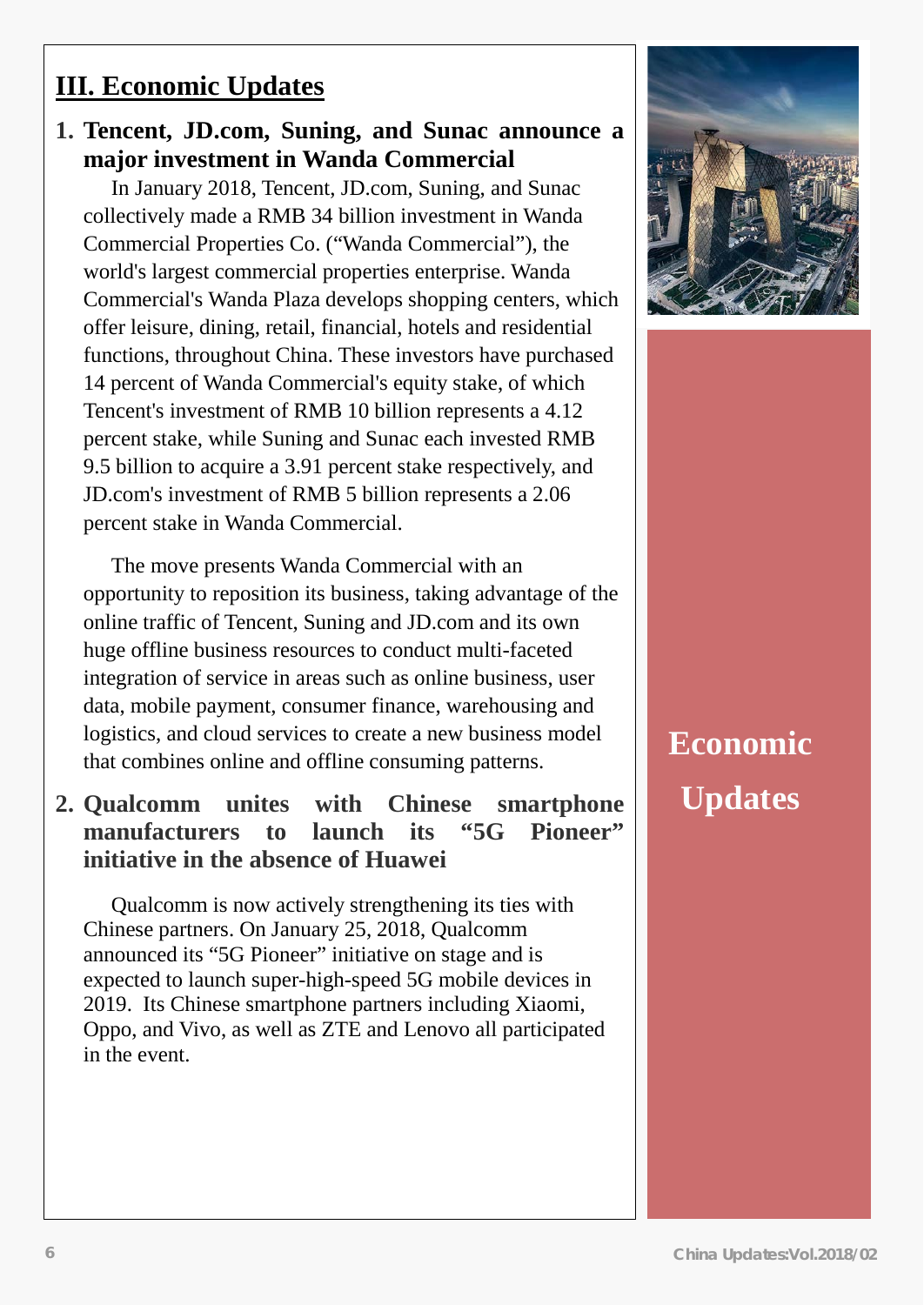Notably, China's largest mobile phone producer, Huawei, is not among Qualcomm's cooperation partners. Currently, many end products of Huawei, particularly its flagship mobile phone products, use Huawei's own Kirin chips. Huawei has announced that its 5G Kirin chip is under development and will launch new its own 5G mobile phone products in the second half of 2019.



**Economic Updates**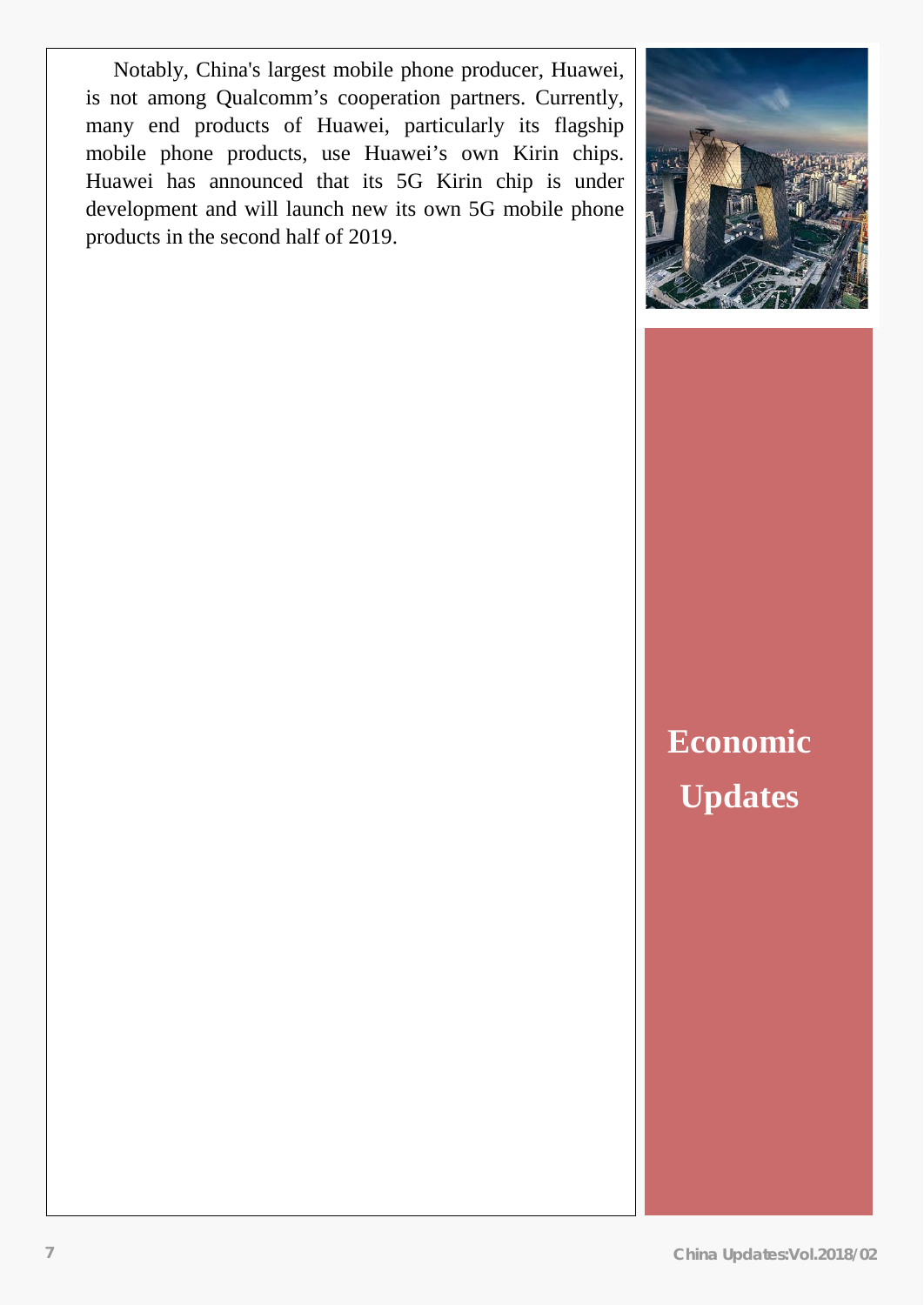## **IV. IP Updates**

#### **China State Intellectual Property Office Releases 2017 Patent Summary**

Official statistics from China's State Intellectual Property Office (SIPO) reveals a total of 1.38 million applications for invention patents were filed in 2017. The figure represents a 14.2 percent rise over the previous year. 420,000 patents were issued out of all applications.

The top 10 enterprises with the largest Chinese invention patent portfolio in 2017 are State Grid Corporation of China (3,622), Huawei Technologies Co., Ltd. (3,293), China Petrochemical Corporation (2,567), BOE Technology Group Co., Ltd. 1,845), ZTE Corporation (1,699), Lenovo (Beijing) Co., Ltd. (1,454), Zhuhai Gree Electric Appliance Co., Ltd. (1,273), Guangdong Opal Mobile Communications Co., Ltd. (1,222), PetroChina Natural Gas Co., Ltd. (1,008), and Semiconductor Manufacturing Systems (Shanghai) Co., Ltd. (862).

In 2017, 5,608 patent applications filed by the countries of the Belt and Road were published, an increase of 16.0% over the same period of the previous year. The Belt and Road countries have filed a total of 4,319 patents applications in China, an increase of 16.8% over 2016.



**IP Updates**